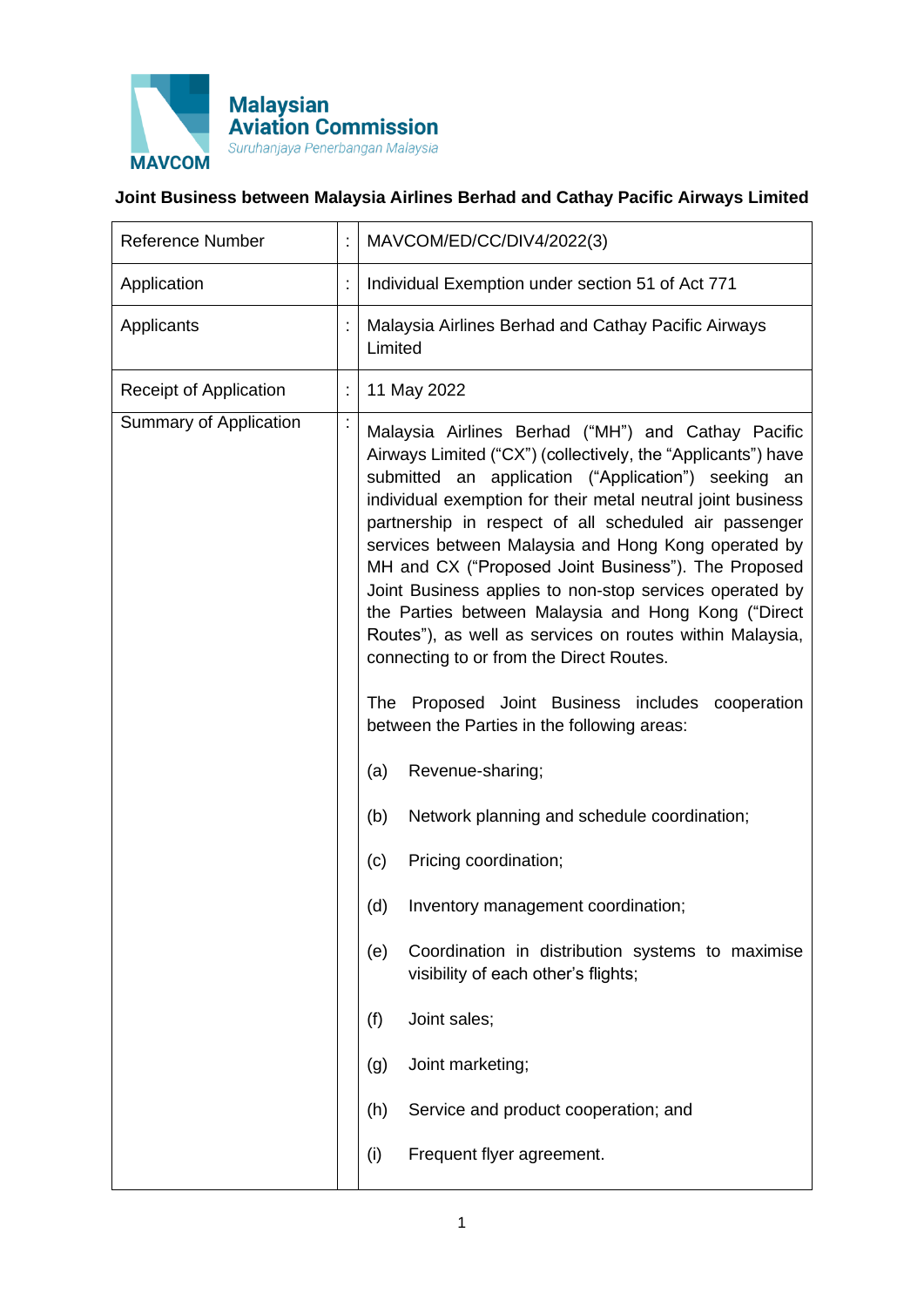

|              | The Applicants submit that the Proposed Joint Business<br>increases the likelihood of an expedited and more<br>sustainable reinstatement of capacity, offering flexibility for<br>customers to travel easily at attractive prices. The<br>Applicants submit that it will support improved connectivity<br>for both Hong Kong and Malaysia, with resulting benefits<br>to customers, and to both countries' aviation industry and<br>tourism sectors. |
|--------------|------------------------------------------------------------------------------------------------------------------------------------------------------------------------------------------------------------------------------------------------------------------------------------------------------------------------------------------------------------------------------------------------------------------------------------------------------|
|              | The Applicants submit that the Proposed Joint Business<br>will give rise to the following economic and social benefits<br>to the Malaysian economy and Malaysian travellers:                                                                                                                                                                                                                                                                         |
|              | Additional capacity and improved scheduling;<br>(a)                                                                                                                                                                                                                                                                                                                                                                                                  |
|              | Making customer journeys as smooth as possible<br>(b)<br>and boosting confidence to travel despite varying<br>travel restrictions;                                                                                                                                                                                                                                                                                                                   |
|              | More attractive fare options;<br>(c)                                                                                                                                                                                                                                                                                                                                                                                                                 |
|              | Better corporate account offerings and benefits;<br>(d)                                                                                                                                                                                                                                                                                                                                                                                              |
|              | Better accessibility through expanded code sharing;<br>(e)                                                                                                                                                                                                                                                                                                                                                                                           |
|              | (f)<br>Improved Frequent Flyer Programmes; and                                                                                                                                                                                                                                                                                                                                                                                                       |
|              | Improved<br>disruption<br>management<br>through<br>(g)<br>coordination of procedures and offering more options<br>for re-accommodation.                                                                                                                                                                                                                                                                                                              |
|              | The Application also provides that the benefits and<br>efficiencies which can be achieved through the Proposed<br>Joint Business outweigh any potential detriments to<br>competition, and that the Proposed Joint Business is<br>unlikely to have the effect of significantly preventing,<br>restricting or distorting competition because there is<br>adequate competition from competitors within<br>the<br>Malaysia - Hong Kong market.           |
| Consultation | MAVCOM welcomes any party to submit written feedback<br>on the individual exemption application regarding the joint<br>venture between MH and CX.                                                                                                                                                                                                                                                                                                    |
|              | Any written feedback shall be titled "Joint Business<br>between Malaysia Airlines Berhad and Cathay Pacific                                                                                                                                                                                                                                                                                                                                          |